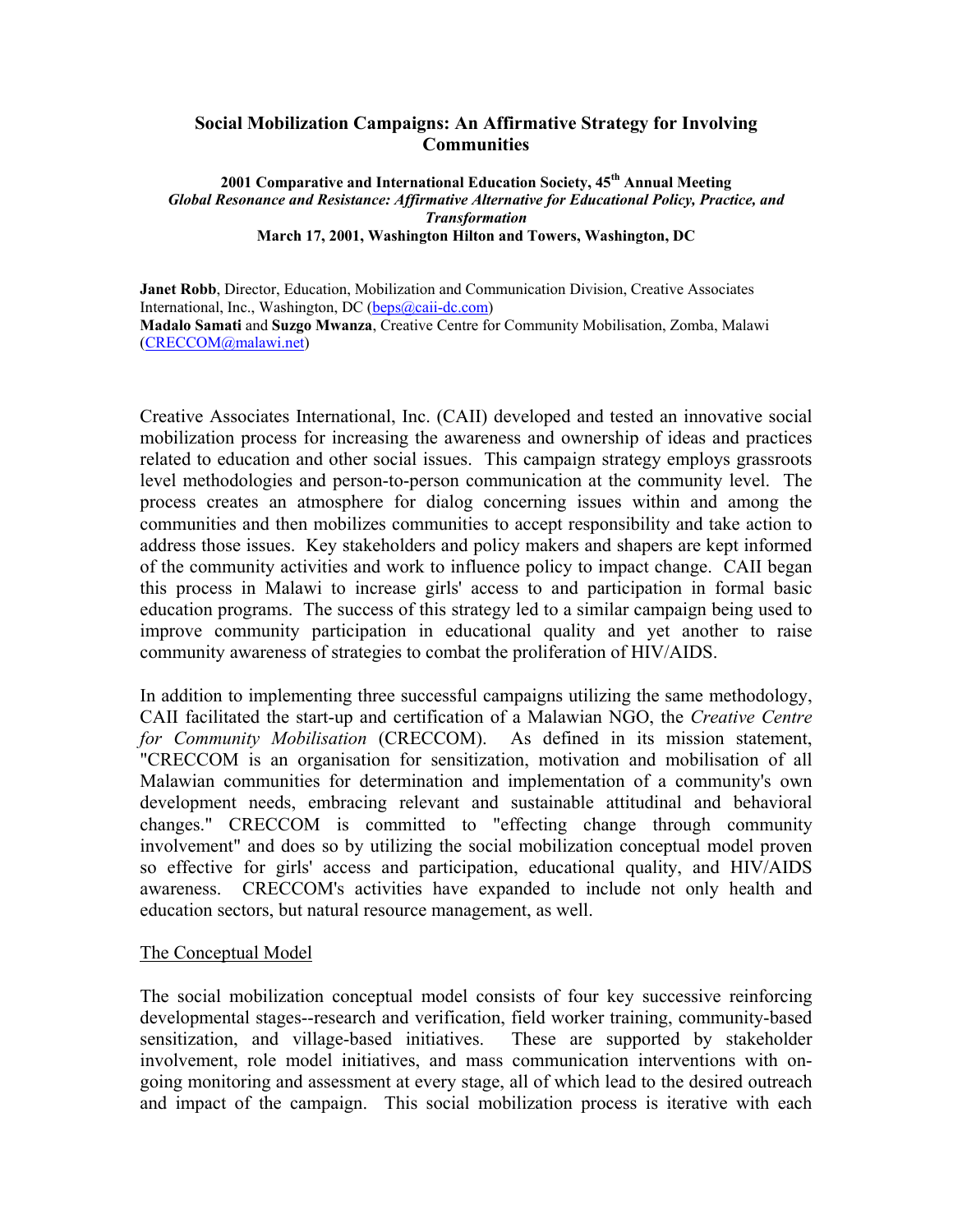action contributing to further actions which collectively and synergistically contribute to ever increasing improvements and changes to the issue at hand. While illustrated as distinct component parts, the various initiatives among components are often overlapping in occurrence.



The implementation of the social mobilization conceptual model is done so with adherence to five guiding principles: participation, collaboration, partnership, equity, quality.

- *Participation:* Both as a means and an end, participation ensures that the beneficiaries of any intervention are, as a means, consulted and contributing to a particular development activity, and as an end, reach the point where they (communities and individuals) define and control their own development.
- *Collaboration:* Through multi-sectoral collaboration among Ministries, donors, and local organizations at the national, district, and community levels, leaders must be involved consistently through all phases of the campaign.
- *Partnership:* Whether its partnerships with Ministries, communities, or other NGOs it is important that there is shared recognition for implementation and success, transparency, and joint decision-making.